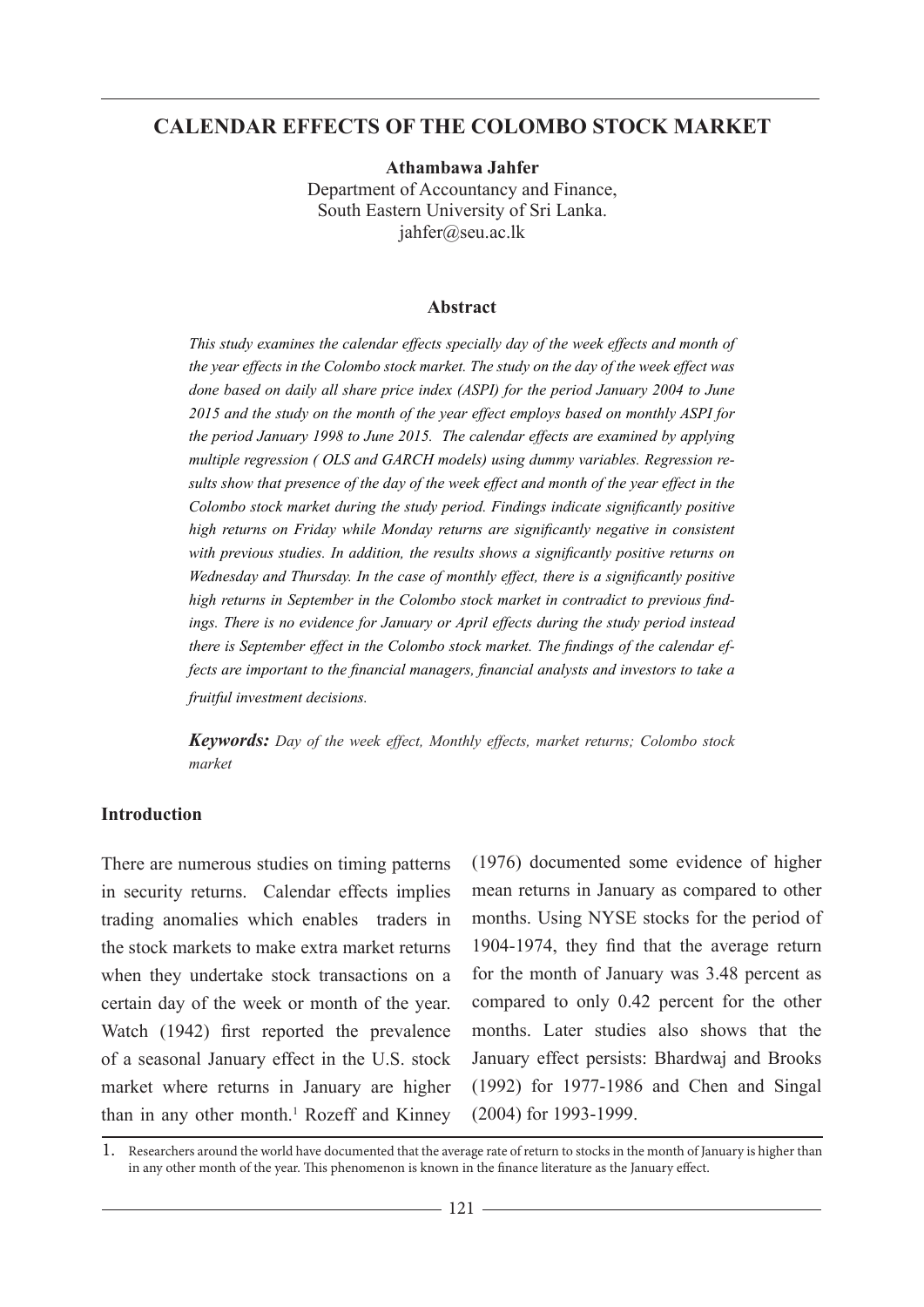The previous studies interpret that January effect is because of window dressing, information, tax loss selling and bid ask bounce.2 Bhabra, et al. (1999) demonstrated a November effect, which is observed only after the Tax Reform Act of 1986. They also find that the January effect is stronger since 1986. Taken together, their results support a tax-loss selling explanation of the effect. Brown et al. (1983) reported strong seasonal effect in both January and July for Australia, where the year-end for tax purposes is June 30. Keim (1983) and Reinganum (1983) find that the January effect exists primarily for small firms. Keim discovered that over 50% of January effect occurs during first week of January. Keim briefly discussed two possible theoretical explanations for this effect: the tax-loss-selling hypothesis and the information hypothesis. Chen and Singal (2004) find that the January effect exists due to both tax-loss selling and tax-gain selling. Gultekin and Gultekin, (1983) tested the monthly value-weighted indices in seventeen countries with different tax laws and tax year ends. They found a persistent January effect in most countries including Japan.

According to information hypothesis, the excess January returns are effect of significant information releases that occur in the first few days of January. Merton's(1987) investor recognition hypothesis is another way of looking at the information story. If investors become aware of companies when new information is made to public, they may be more inclined to buy shares because of increased awareness, resulting in the observed January returns. Jones

and Lee (1995) summarized the information hypothesis involves an adverse selection problem that may explain how seasonal selling results in price pressure that survives arbitrage.

The day of week effect means some certain days provide higher return compare with other weekdays. The previous studies such as Aggarwal and Tandon, 1994**;** Al-Khazali et al., 2010; Chen et al., 2001; Doyle and Chen, 2009; Keef et al., 2009, identified Fridays has high return compare with the week days and Monday has lower return compare with other week days.

Most of the studies on calendar effects are concentrated on developed countries rather than developing countries and Asian countries. There are few studies based on Sri Lanka stock market. Abeysekera (2001) investigated the stock price behaviour in the Colombo stock market for the period 1991 to 1996 and his findings did not show the day of the week effect or monthly effect. Deyshappriya (2014) finds the evidence of the monthly effect in Colombo stock exchange using the OLS regression model and he show a significant positive return in the month of January and September and negative return in March, October, November and December. Further Thushara and Perera (2013), examined the study for the presence of the monthly effect in Colombo stock exchange based on the data from January 2000 to 2011 and employed non-linear GARCH model. Their findings show that the monthly return in January, February, April and September are significantly higher than average returns of other months.

<sup>2.</sup> See Barry and Brown (1984), Poterba and Weisbenner(2001), Jones, Lee, and Apenbrink(1991), and Bharadwaj and Brooks (1992).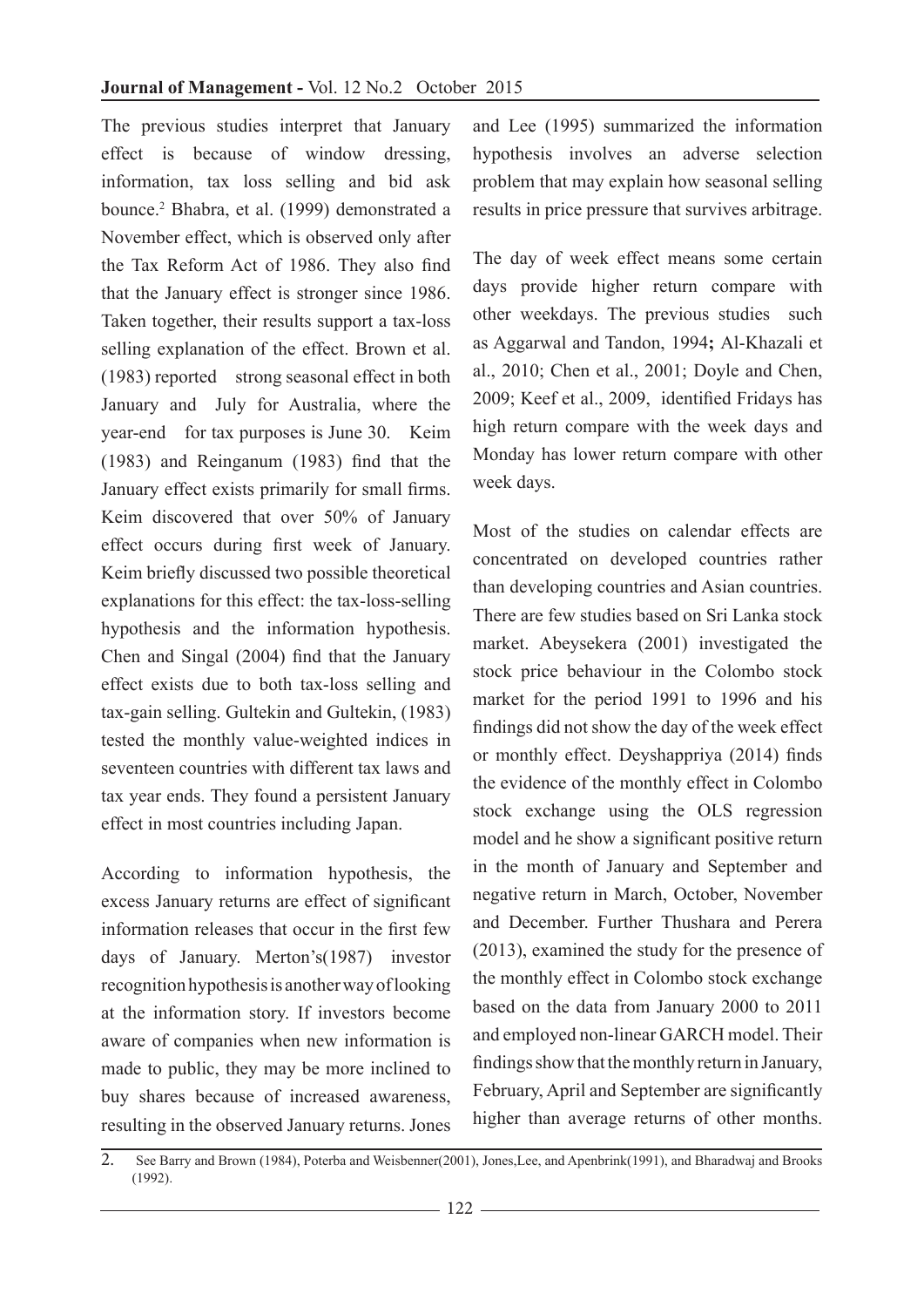But the highest return received on September month and the lowest return received on the month of March. So, it is noticed that there are different finding in relation to Colombo stock market.

Therefore, the objective of this study is to investigate the day of the week effect and month of year effect on the stock return of Colombo stock market, in order to add to the literature by providing evidence of emerging market behavior using updated data.

The organization of this paper is as follows. Literature review is discussed in the section two. The data and methodology are described in the third section. In the fourth section results of regression analyses are presented. The section five concludes.

## **Literature Review**

## **Efficient Market Hypothesis**

Efficient market hypothesis is, one of the most important investigated issues in finance literature. The two most widely used definitions above the market efficiency are the followings; the capital market is efficient if all information set is fully reflected in stock return (Fama, 1970). Fama(1991), classified market efficiency into three forms,

- 1. Weak form (Predictability), all the information is considered in the past price history of the market at time.
- 2. Semi-strong form (Event studies), all the information above the market is publicly available at time.

3. Strong form (Inside information), all the information above the market should know by anyone at time.

Many researcher conducted different studies to test the seasonal effect on stock return related to the efficient market hypothesis. Such anomalies are the size effect and seasonal effects are the most important in the literature of previous studies.

## **Day of the week effect**

Day of the week effect means the average daily return of stock market is not same for all the days of the week on the basis of efficient market hypothesis. There are several studies investigated the seasonal anomalies of day of the week effect in developed and developing economies (emerging markets). Allan and Riro (2013) find the average daily return on Monday and Sunday are negative and for all the other days of the week returns are positive. It's also revealed that only positive return on Thursday has statistically significant. Similarly, Mansoor Kazemi Lari (2013) provides the evidence for day of the week effect in Southeast Asian countries (Indonesia,Malaysia ,Philippines ,Singapore and Thailand) and noticed different seasonality in these countries using the parametric and non-parametric test for the period 2007 to 2012. They found that the day of the week effect presented in all these countries financial markets. Indonesia and Malaysia has negative return on Monday and Tuesday, Thailand has negative return on Monday and Thursday Philippines have negative return on Monday, Tuesday and Friday while Singapore has negative return for all days except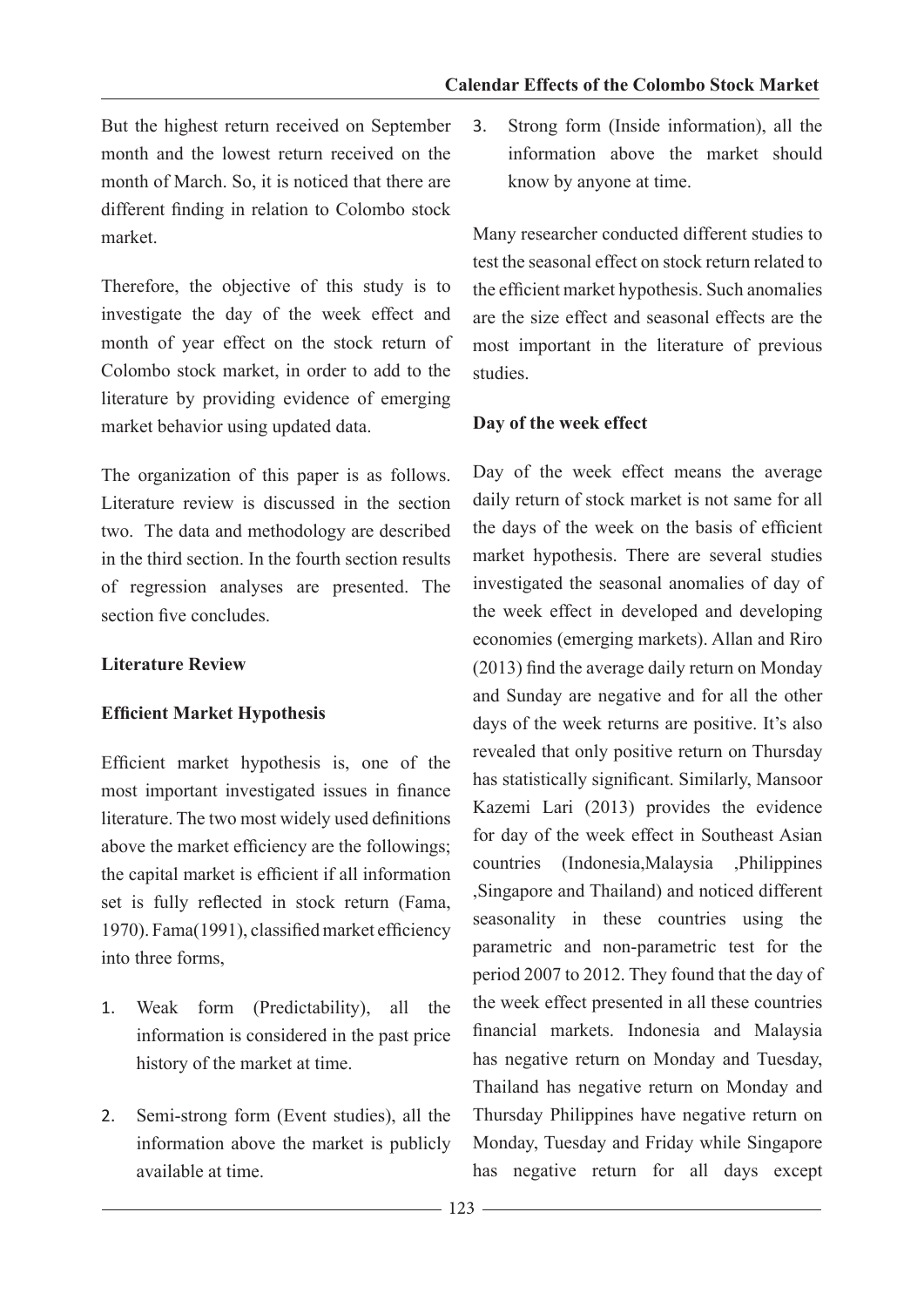Wednesday. Further revealed that the highest positive returns of Thailand and Malaysia on Monday, Indonesia on Wednesday, Philippines on Tuesday and Singapore received on Thursday.

There are very few studies on the day of the week effect on Colombo stock market. Deyshappriya (2014) used OLS regression and GARCH(1,1) models to investigate the day of the week effect on stock return of the Colombo stock exchange(CSE) and show the average stock return on Friday is significantly higher than the other days of the week and also this result revealed that the negative Monday effect. Similarly Thushara (2011) also found the average daily return of the Colombo stock exchange significantly positive on Friday and Thursday and Wednesday also significantly higher than Monday and Thursday.

## **Monthly Effect**

The month of the year effect means the stock returns in some months are higher than other months. The most common and interesting findings of the researches above the month of the year effects anomaly are the "January Effect" and the "April effect". It is highly argued that the returns of stocks on January and April month are different and significant from the other months of the year returns. This highly violates the efficient market hypothesis (EMH) that partially developed by the Fama in 1960s.

The first study that combined the January and size anomalies was by the Keim (1983). He reported that small firm returns during the

month of January are significantly higher than the large firm returns and that approximately fifty percent of the size effect appears in January. Mahendra and Kumari (2006), studied month of the year effect in the Indian Stock Market over a period from 1979 to 1998. They found that the returns in April were significant higher and different from the rest of the months of the year.

Fountas and Segredakis (2002) investigated the month of the year effect in eighteen emerging equity markets over the period from January 1987 to December 1995 and noticed that stock returns for January were significantly higher than the returns for the remaining eleven months only in Chile, Greece, Korea, Taiwan and Turkey.

Rauf (2012), who found the monthly effect of stock return in developed and emerging markets during the period of 1985 to 2012. Kruskal Wallis test was employed for identify the existence of the monthly effect. He reported the positive return in April and December. Among these two months, April has highest positive return with other months and the lowest return identified the month of October in Australian stock market. For the Singapore market, positive monthly return is existed significantly in the month of December for the entire sample period from 1985 to 2012. In USA stock market, the positive significant average monthly return received in May and December. Also higher positive return reported in January and April but negative return received in August and September. The positive significant monthly return was reported in February and July as for the result of Hong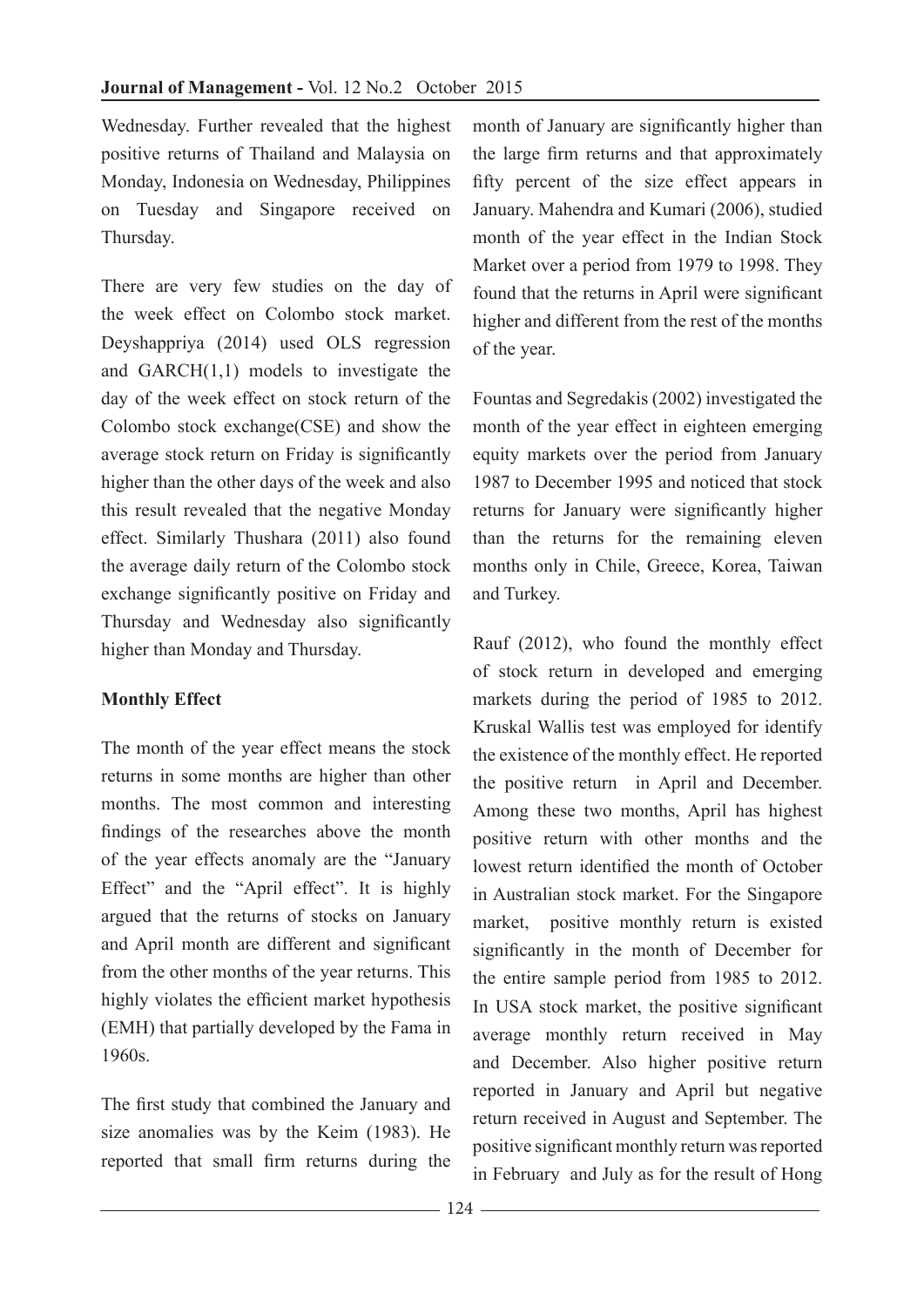Kong stock market. Further, KSII Korea stock market has observed the highest positive return in January where positive significant mean return is reported in June and December and the negative significant monthly return in February, August and September. However, for Japan, positive significant monthly return in January and negative return received in June, July, August, September and October during the sample period. Finally, he provided the evidence for the presence of monthly return effect in Colombo stock exchange. His findings show the high positive average monthly return in January and September but significant effect is observed only in September and negative return received in December during the period from 1985 to 2012.

Kato and Schallheim (1985) studied the monthly returns in Japan during the twenty-nine year period 1952-1980. They found that there was a small firm effect: the average monthly return for the equally weighted index was 0.42% higher than the value weighted index. Kato and Schllheim found mean return differences in January returns to be size dependent from 1964 to 1980. A further result of their study casts more doubt on the tax-loss-selling hypothesis as an explanation of the January-size effects.

## **Methodology**

The data for the study are collected from Colombo Stock Exchange (CSE). The data on the day of the week effect analyses are the daily all share price index (ASPI) for the period January 2004 to June 2015 and for the analyses on the month of the year effect are monthly ASPI for the period January 1998 to June 2015.

#### **Day of the week effect**

Daily return calculated using the ASPI daily closing prices. All the data which display the zero returns have been eliminated and also weeks where data are not available for all days of a week have also been eliminated.

The daily returns were calculated using the logdifference of the ASPI index, as follows,

Rmt = Log 
$$
(I_{(t)}/I_{(t-1)})^*100
$$

Where Rmt is daily percentage return on day t, I  $_{(t)}$  is closing value of ASPI on day t, and I  $_{(t-1)}$ is the previous day closing value of ASPI.

To examine the day of the week effect, the following regression equation is estimated using the EViews software.

$$
Rmt = \alpha_1 D_{1t} + \alpha_2 D_{2t} + \alpha_3 D_{3t} + \alpha_4 D_{4t} + \alpha_5 D_{5t} + \epsilon t
$$

Where Rmt is daily market return on day t, and  $D_1$  through  $D_5$  are dummy variable for Monday to Friday that takes the value of 1 for the given day and is 0 otherwise. Stochastic error term is indicated as  $\epsilon t$ .  $a_1-a_5$  are coefficient of mean returns for Monday through Friday. In order to test the presence of any day of the week effect, the null hypothesis tested against with alternative hypothesis is

Hypothesis (H<sub>0</sub>)  $\alpha_1 = \alpha_2 = \alpha_3 = \alpha_4 = \alpha_5$ 

If this hypothesis is rejected, it would imply that the daily returns  $\alpha_i$  are significantly different from each other, then there is a day of the week effect.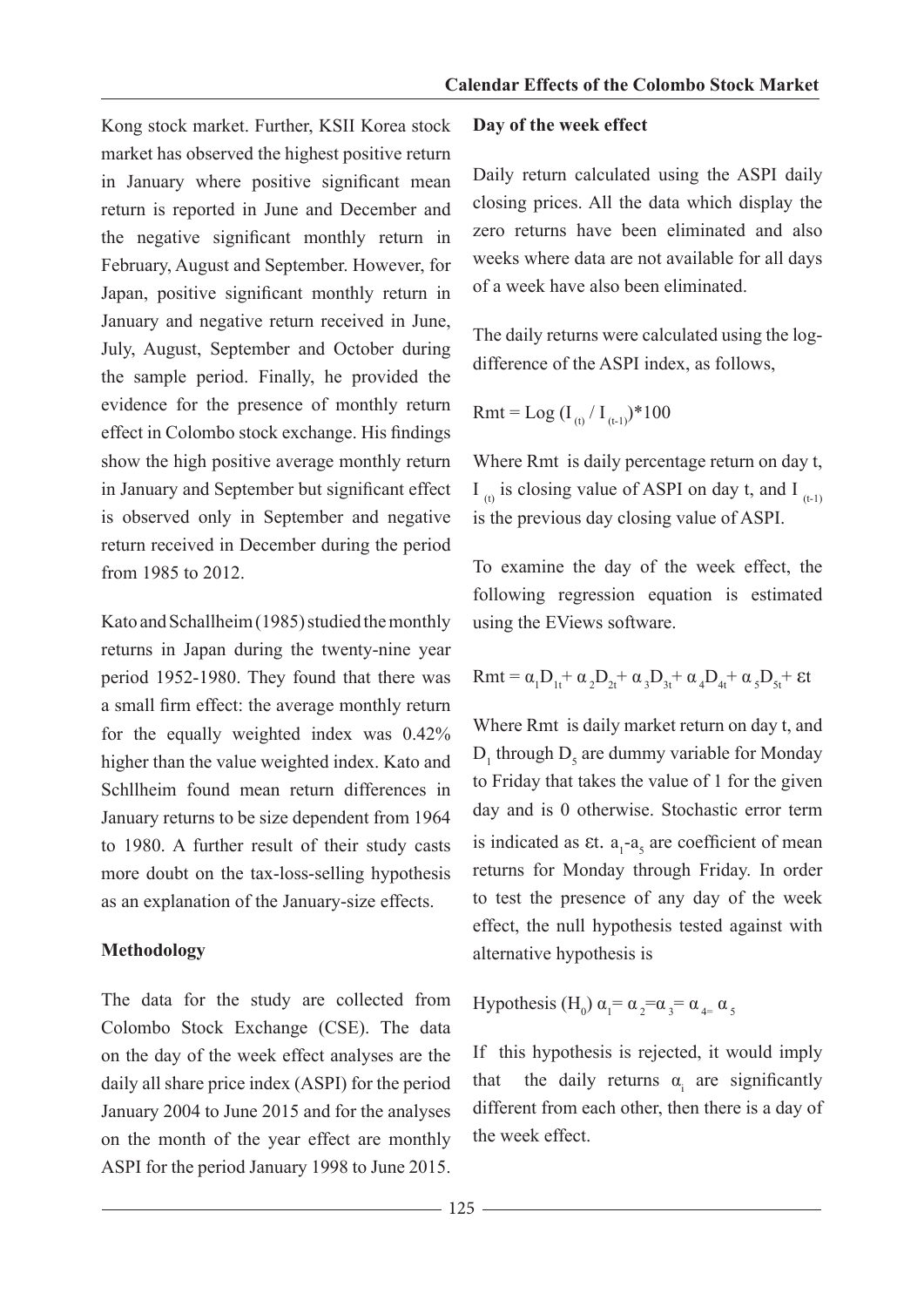#### **Month of the year effect**

For monthly return calculation, this study used monthly closing price of the ASPI. All data which give the zero return and also data does not available for all months of a year have been eliminated when calculating the monthly return.

The monthly returns were calculated using the log-difference of the ASPI index, as follows,

Rmt = Log  $(I_{(t)}/I_{(t-1)})$ \*100

where Rmt is monthly return on month t,  $I_{(t)}$ is closing value of ASPI on month t,  $I_{(t-1)}$  is closing value of ASPI on previous month.

To examine the monthly effect, the following regression equation is estimated using the EViews software.

$$
Rmt = \alpha_1 D_{1t} + \alpha_2 D_{2t} + \alpha_3 D_{3t} + \alpha_4 D_{4t} + \dots +
$$
  

$$
\alpha_{12} D_{12t} + \epsilon t
$$

**Table 1: Summary statistics for daily return**

 $\epsilon_{t}$ ,  $\alpha_{1}$  to  $\alpha_{12}$  are coefficient of mean returns for January through December.

In order to test the presence of month of the year effect, the null hypothesis tested against with alternative hypothesis is

Hypothesis (H<sub>0</sub>) 
$$
\alpha_1 = \alpha_2 = \alpha_3 = \dots = \alpha_{11} = \alpha_{12}
$$

If this hypothesis is rejected, it would imply that the monthly returns  $\alpha_i$  are significantly different from each other, then there is a monthly effect in the Colombo stock market..

#### **Results**

### **Day of the week effect**

Table 1 presents summary statistics of daily market return of Colombo stock exchange for the period 2004 to 2015. The average daily returns on Monday and Tuesday are negative and Wednesday, Thursday and Friday are positive. The highest average daily returns (0.274) occurs on Friday with lowest standard deviation. Mean return for each days of the

| Days      | Observations | Mean     | Std. Deviation | Minimum   | Maximum |
|-----------|--------------|----------|----------------|-----------|---------|
| Monday    | 396          | $-0.139$ | 1.229          | $-10.540$ | 5.74    |
| Tuesday   | 396          | $-0.085$ | 1.148          | $-5.970$  | 7.320   |
| Wednesday | 396          | 0.106    | 0.956          | $-4.980$  | 5.210   |
| Thursday  | 396          | 0.176    | 1.074          | $-4.610$  | 7.570   |
| Friday    | 396          | 0.274    | 0.874          | $-4.390$  | 3.660   |
| All       | 1980         | 0.066    | 1.075          | $-10.540$ | 7.570   |

Where Rmt is monthly average return on ASPI on month t,  $D_1$  through  $D_{12}$  are dummy variables for each month of the year, that takes the value of 1 for the given day and is 0 otherwise. Stochastic error term is indicated as

week is different from each other. Therefore, there may be a day of the week effect in the Colombo stock market during the period of 2004 to 2014. It is also noted that the average return of all the day is positive.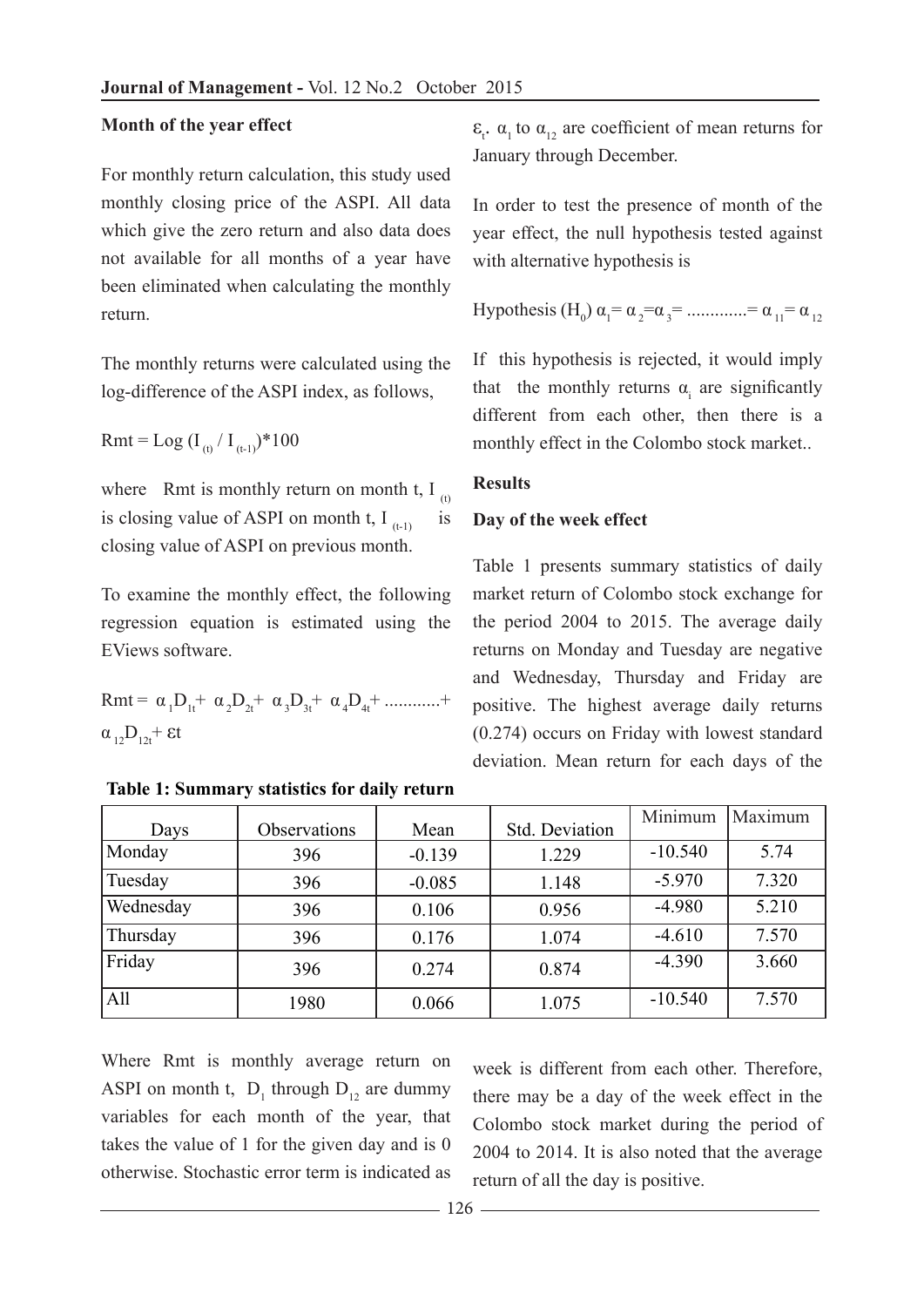## **Regression results**

Regression results of the effects of daily market returns of the Colombo stock exchange are provided in Table 2. The results indicates the coefficient of Friday and Thursday returns are

return and Monday has the negative return. This might be seen as an indicate that the existence of the day of the week effect in the Colombo stock market during the period of 2004 to 2014 in line with Ravindra Deyshappriya (2014),

| Variable  | Coefficient | Std. Error | t-Statistic | Prob. |
|-----------|-------------|------------|-------------|-------|
| Monday    | $-0.1387$   | 0.0535     | $-2.588***$ | 0.009 |
| Tuesday   | $-0.0784$   | 0.0535     | $-1.464$    | 0.143 |
| Wednesday | 0.1062      | 0.0536     | $1.980**$   | 0.047 |
| Thursday  | 0.1758      | 0.0537     | $3.272***$  | 0.001 |
| Friday    | 0.2736      | 0.0535     | $5.111***$  | 0.000 |

**Table 2: Regression results of day of the week effects**

F-statistic 8.9782 Prob(F-statistic) 0.0000

Notes: \*, \*\*, \*\*\* significant at 10%, 5% and 1% level

significant positive at 1% significant level. The returns of the Wednesday also significantly positive at 5% level. But the coefficient of Monday return is significantly negative at  $1\%$ significant level. Friday has highest positive

Mehendran and Rahman (2010) on Malaysian stock market, Siqui Guo and Wang (2007) on Shanghai Stock market (China) and Maria Rosa (2009) in Greece. Further, F- statistics proves the rejection of hypothesis that daily

|            | Observations | Mean    | <b>Standard Deviation</b> | Minimum  | Maximum |
|------------|--------------|---------|---------------------------|----------|---------|
| All Sample | 192          | 1.04    | 7.03                      | $-16.82$ | 25.27   |
| January    | 16           | 1.86    | 7.02                      | $-9.47$  | 14.03   |
| February   | 16           | 1.21    | 4.25                      | $-5.67$  | 8.68    |
| March      | 16           | $-1.23$ | 4.01                      | $-8.68$  | 4.84    |
| April      | 16           | 2.73    | 4.91                      | $-5.60$  | 12.47   |
| May        | 16           | 0.90    | 6.81                      | $-12.75$ | 10.94   |
| June       | 16           | 0.71    | 8.03                      | $-14.86$ | 22.15   |
| July       | 16           | 2.47    | 4.78                      | $-05.06$ | 11.90   |
| Auguest    | 16           | 0.13    | 6.02                      | $-16.82$ | 09.63   |
| September  | 16           | 6.10    | 8.73                      | $-11.06$ | 23.67   |
| October    | 16           | 0.15    | 8.80                      | $-14.97$ | 25.27   |
| November   | 16           | $-1.80$ | 8.00                      | $-14.83$ | 15.31   |
| December   | 16           | 0.08    | 7.10                      | $-16.15$ | 15.53   |

**Table 3: Summary statistics for monthly return**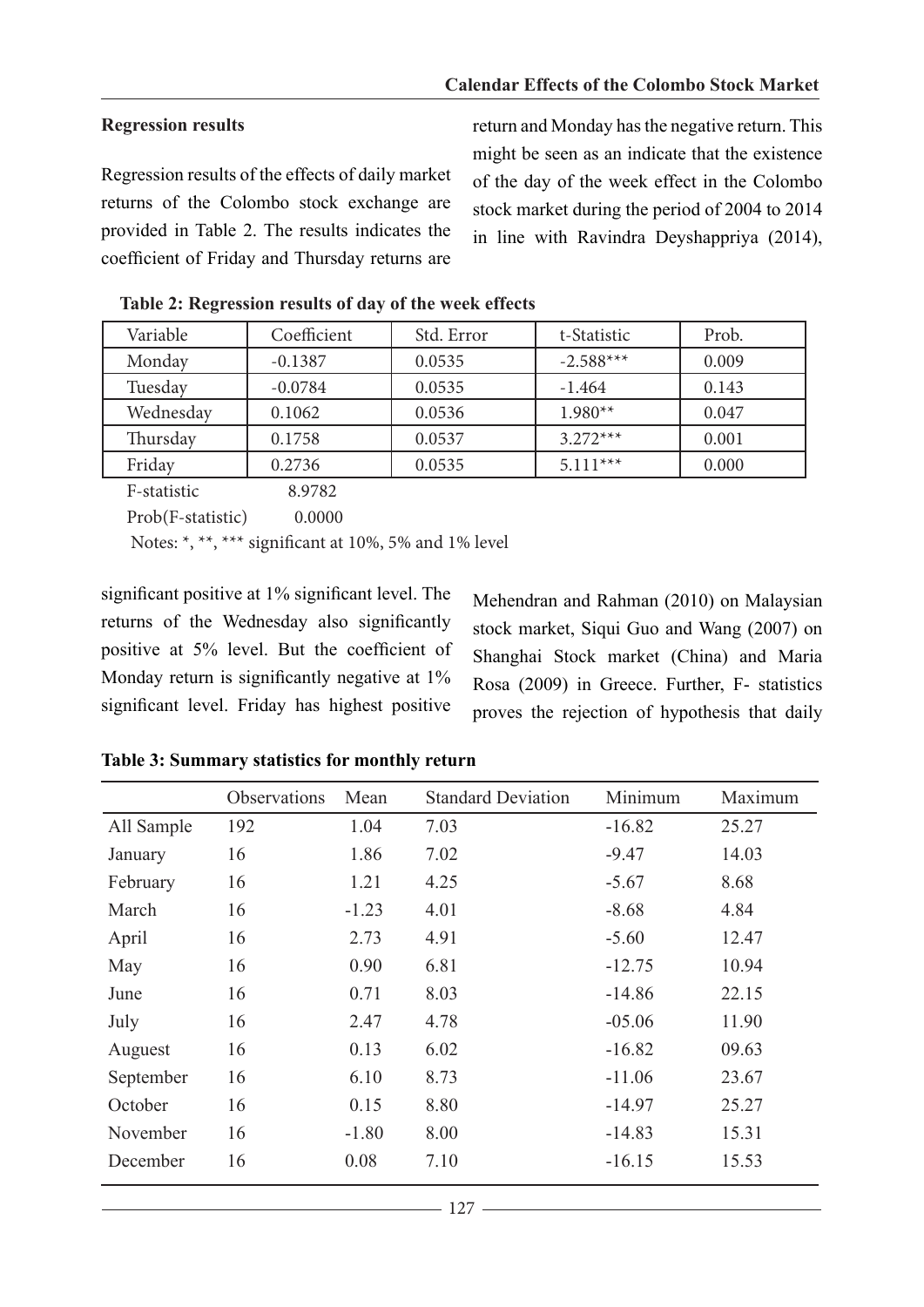stock returns are equal on each day of the week.

#### **Month of the year effect**

Table 3 presents summary statistics of the monthly stock returns of the Colombo stock market for the period 1998 to 2015. September has the highest return 6.10% with the standard deviation of 8.73 which proves high risk. The lowest negative returns are in November and March. The standard deviation for November shows 8.00 and standard deviation for March shows 4.01. These statistics provides evidence for existence of monthly effect in Colombo stock exchange during the period of 1998 to 2015.

## **Regression results of monthly returns**

Tables 4 and 5 provides the regression results of month of the year effect under OLS model and GARCH model respectively. Both regression model show similar results. The returns of September is significantly higher compared to other months. April has a positive return and presents the second highest position during the study period. The results further show that returns for March and November are insignificantly negative. All other months have a positive monthly return. So, Month-of-theyear effect is observed in the Colombo stock exchange stock return for the period of 1988 to 2015.

Therefore, the study indicates September effect in the Colombo stock market during the study period 1998 to 2015.

## **5. Conclusion**

This study examines the calendar effects specially day of the week effects and month of the year effects in the Colombo stock market. The study on the day of the week effect was done based on daily all share price index (ASPI) for the period January 2004 to June

### **Table 4: Regression results of Monthly effect (OLS Model)**

|                  | Coefficient | t-Statistic | Prob.  |
|------------------|-------------|-------------|--------|
| <b>JANUARY</b>   | 1.864       | 1.0710      | 0.2856 |
| <b>FEBRUARY</b>  | 1.211       | 0.6961      | 0.4872 |
| <b>MARCH</b>     | $-1.234$    | $-0.7092$   | 0.4791 |
| <b>APRIL</b>     | 2.726       | 1.5663      | 0.1190 |
| <b>MAY</b>       | 0.092       | 0.0530      | 0.9577 |
| <b>JUNE</b>      | 0.712       | 0.4094      | 0.6827 |
| <b>JULY</b>      | 2.471       | 1.4197      | 0.1574 |
| <b>AUGUST</b>    | 0.132       | 0.0763      | 0.9393 |
| <b>SEPTEMBER</b> | 6.100       | $3.5042***$ | 0.0006 |
| <b>OCTOBER</b>   | 0.150       | 0.086707    | 0.9310 |
| <b>NOVEMBER</b>  | $-1.801$    | $-1.034750$ | 0.3022 |
| <b>DECEMBER</b>  | 0.082899    | 0.047621    | 0.9621 |

Notes: \*, \*\*, \*\*\* significant at 10%, 5% and 1% level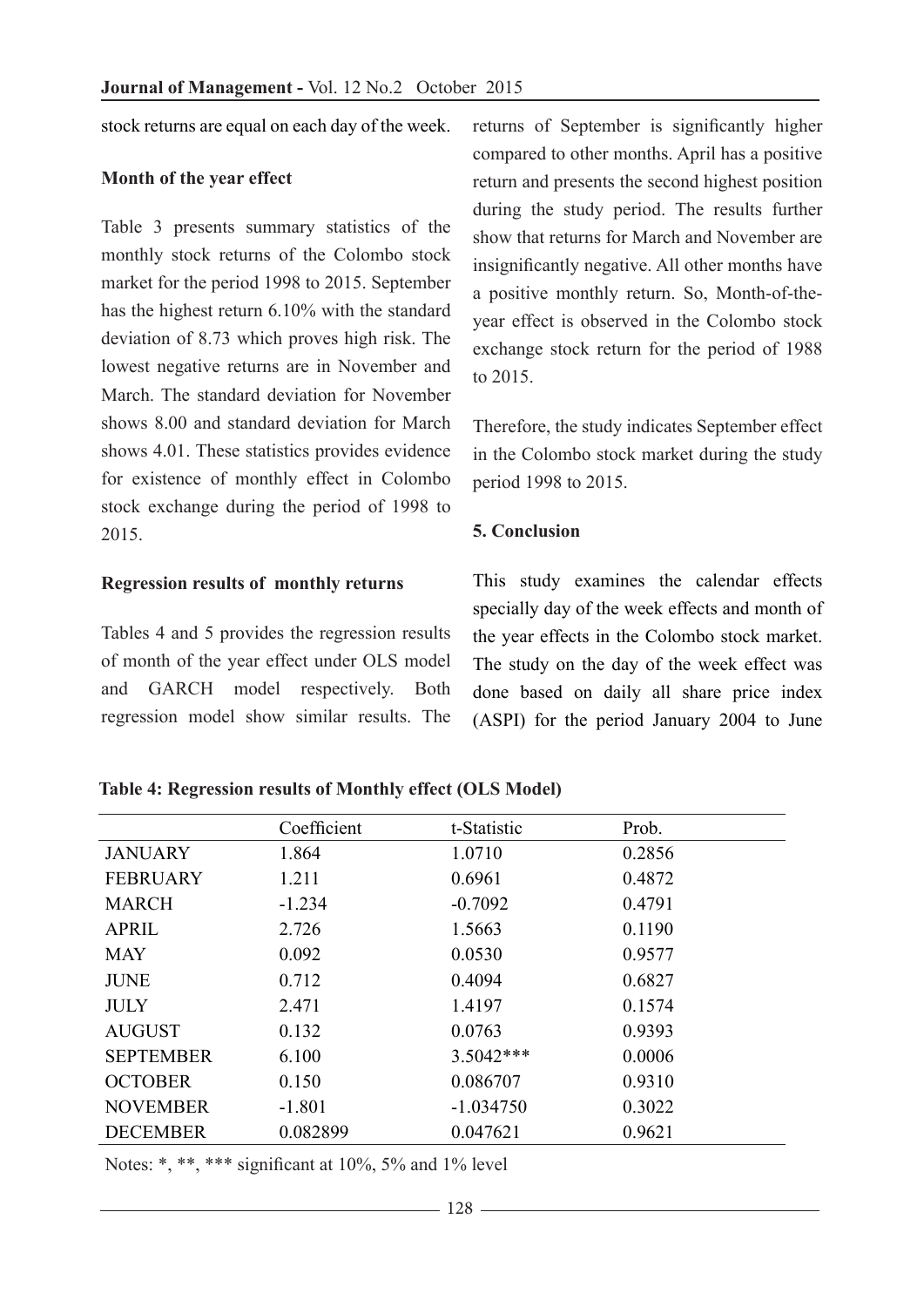|                   | Coefficient | z-Statistic | Prob.  |
|-------------------|-------------|-------------|--------|
| <b>JANUARY</b>    | 1.497448    | 0.874886    | 0.3816 |
| <b>FEBRUARY</b>   | 0.608926    | 0.252956    | 0.8003 |
| <b>MARCH</b>      | $-1.663443$ | $-0.670584$ | 0.5025 |
| <b>APRIL</b>      | 2.344082    | 1.293643    | 0.1958 |
| <b>MAY</b>        | $-0.298462$ | $-0.225784$ | 0.8214 |
| <b>JUNE</b>       | 0.624874    | 0.435094    | 0.6635 |
| <b>JULY</b>       | 2.814624    | 1.392410    | 0.1638 |
| <b>AUGUST</b>     | 0.439104    | 0.223413    | 0.8232 |
| <b>SEPTEMBER</b>  | 6.441968    | 5.345264*** | 0.0000 |
| <b>OCTOBER</b>    | 0.055066    | 0.034126    | 0.9728 |
| <b>NOVEMBER</b>   | $-0.929072$ | $-0.640497$ | 0.5218 |
| <b>DECEMBER</b>   | 0.372225    | 0.165654    | 0.8684 |
| Variance Equation |             |             |        |
| $\mathcal{C}$     | 15.34235    | 2.156678    | 0.0310 |
| $RESID(-1)^2$     | 0.217994    | 1.587975    | 0.1123 |
| $GARCH(-1)$       | 0.454910    | 2.082406    | 0.0373 |

**Table 4: Regression results of Monthly effect (GARCH Model)**

Notes: \*, \*\*, \*\*\* significant at 10%, 5% and 1% level

2015 and the study on the month of the year effect employs based on monthly ASPI for the period January 1998 to June 2015. The calendar effects are examined by applying multiple regression ( OLS and GARCH models) using dummy variables. Regression results show that presence of the day of the week effect and month of the year effect in the Colombo stock market during the study period. Findings indicate significantly positive high returns on Friday while Monday returns are significantly negative in consistent with previous studies. In addition, the results shows a significantly positive returns on Wednesday and Thursday. In the case of monthly effect, there is a significantly positive high returns in September in the Colombo stock market. So, there is no evidence for January or April effects during the study period instead there is September effect in the Colombo stock market.

One possible explanation for such a lowest negative return for Monday may be that most of the negative economic news comes at the beginning of the week and investors try to sell their shares. Highest positive returns observed on Friday and it is statistically significant at 1% significant level. One possible explanation for such day of the week effect anomaly may be that most of the positive economic news comes at the end of week and investors show affirmative and hopeful investment behavior which result in a positive return on Fridays.

Fortune (1999) provided another explanation for the negative and positive return of days in a week that was the stock prices closed "too high" on Fridays or "too low" on Mondays.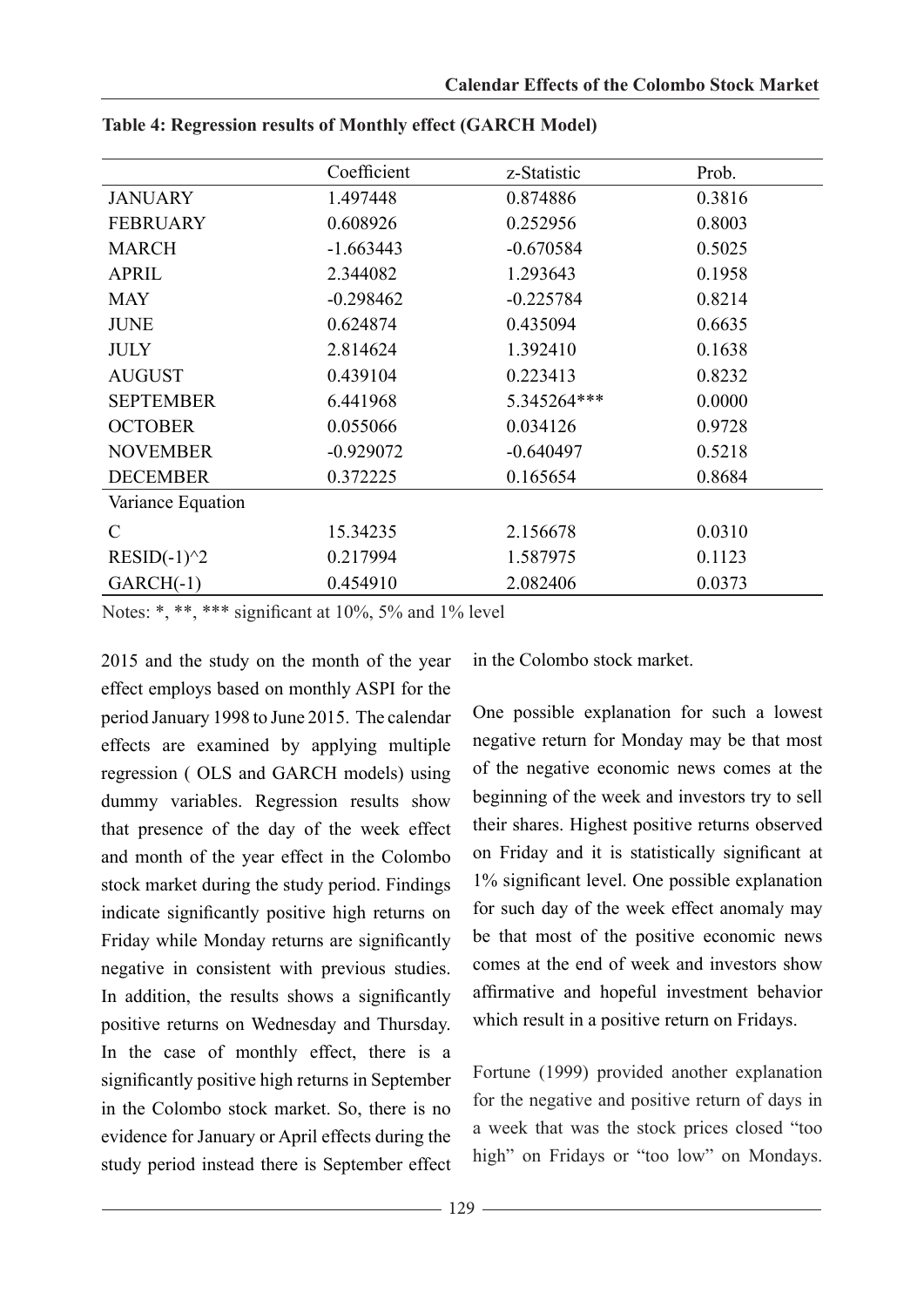One variant attributed to unusual high Friday closing prices was settlement delays. With the current  $T + 3$  settlement schedules, settlement occurs on the third business day after the trade date. Buyers on Mondays and Tuesdays must pay during the same week (on Thursday and Friday), but buyers on Wednesday through Friday need to pay for five days because weekend occurs before the settlement day; they get an extra two days of interest-free credit from brokers before settlement. Monday prices must be lower than Friday prices to compensate those investors who delay purchases until Monday.

Regarding the September effect in the Colombo stock market during the period 1998 to 2015, the main reason for the September effect may be that many listed companies release their audited financial statements at the end of August and in the first week of September. It is like a "good news" earnings announcement. Another possible reason is that tourist arrivals start to increase in this month due to the autumn/winter in Europe and Western countries,

# **References:**

- Abeysekera,S.P., (2001) " Efficient Market Hypothesis and the emerging capital market in Sri Lanka: Evidence from the Colombo Stock Exchange", *Journal of Business Finance and Accounting,* Vol. 28 No.1, pp 249-261.
- Rauf, A.L.A.(2013) "Seasonal Anomalies of Stocks in Emerging and Developed Equity Markets: Period from 1985 to 2012", *International Journal of Business, Economics and Law*, Vol.3 (2), pp.25-33.
- Agrawal, A. and Tandon, K. (1994) "Anomalies or illusions? Evidence from stock markets in eighteen countries", *Journal of International Money and Finance*, pp. 83- 106.
- Al-Khazali, O., Zoubi, T. & Koumanakos, E. (2010) 'The Saturday effect in emerging stock markets: a stochastic dominance approach', *International Journal of Emerging Markets*, Vol. 5, No. 2, pp.227– 246.
- Allan Muchemi Kuria & George Kamau Riro (2013)"Stock Market Anomalies: A Study of Seasonal Effects on Average Returns of Nairobi Securities Exchange", *Research Journal of Finance and Accounting*,Vol.4, No.7, pp.207-215.
- Barry,C.B. Brown, S.J. (1984) "Differential information and the small firm effect", *Journal of Financial Economics,* Vol.13, pp.283-94.
- Bhabra, Dhillon & Ramirez, (1999) "A November effect? Revisiting the taxloss-selling hypothesis", *Financial Management,* Vol. 28, pp.5-15.
- Bhardwaj, R. & Brooks L. (1992) "The January anomaly: Effects of low share price, transactions costs, and bid-ask bias", *Journal of Finance,* Vol.47, pp.552-75.
- Brown, P., Kleidon, A., & Marsh T. (1983) "Stock Return Seasonalities and the Tax-Loss Selling Hypothesis", *Journal of Financial Economics,* Vol.12,pp.105-127.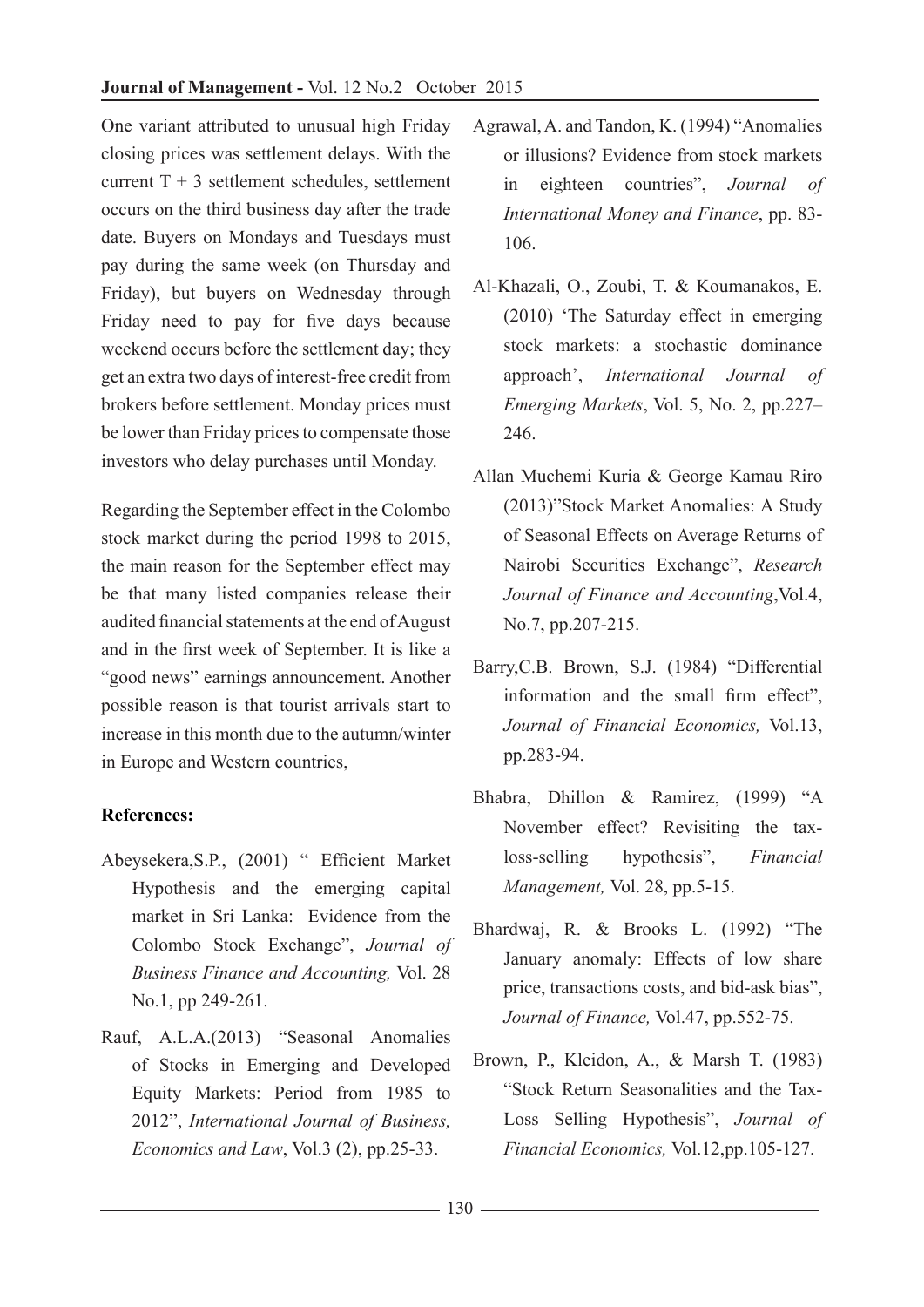- Chen, G., Kwok, C. & Rui, O. (2001) 'The dayof-the-week regularity in the stock markets of China', *Journal of Multinational Financial Management*, Vol. 11, Nos. 3–4, pp.139–163.
- Chen, H & Singal, V. (2004) "All things considered, taxes drive the January effect", *The Journal of Financial Research,* Vol.26, No.3, pp. 351-372.
- Deyshappriya Ravindra, N.P (2014), "An Empirical Investigation on Stock Market Anomalies: The Evidence from Colombo Stock Exchange in Sri Lanka", *International Journal of Economics and Finance*, Vol.6, No.3, pp.177-187.
- Doyle, J. & Chen, C. (2009) 'The wandering weekday effect in major stock markets', *Journal of Banking & Finance*, Vol. 33, No. 8, pp.1388–1399.
- Fama, E. (1970) " Efficient capital market: a review of theory and empirical work" *Journal of Finance*, Vol. 25, No. 2, pp.383– 417.
- Fama, E.F. (1991) "Efficient Capital Markets", *Journal of Finance*, Vol.46, No.5, pp.1575- 1617.
- Fountas, S., & Segredakis, K.N. (2002) "Emerging stock markets return seasonalities: the January effect and the taxloss selling hypothesis", *Applied Financial Economics*, Vol.12, No.4, pp.291-299.
- Gultekin & Gultekin (1983) "Stock market seasonality: International evidence", *Journal of Financial Economics,* Vol.12, pp. 469-481.
- Jones, S.L. & Lee, W.(1995) "Evidence on the Behavior of Bid and Ask Prices at the Turn of the Year: Implications for the survival of stock return seasonality", *Journal of Financial Research* (Winder), pp.383-400.
- Jones, S.L. , W. Lee & Apenbrink R. (1991) "New Evidence on the January Effect before Personal Income Taxes", *Journal of Finance*, pp.1909-1925.
- Kato, K., & Schallheim, J.S.(1985) "Seasonal and Size Anomalies in the Japanese Stock Market", *Journal of Financial and Quantitative Analysis,* Vol*.*20, pp.243-260.
- Keef, S., Khaled, M.& Zhu, H. (2009) 'The dynamics of the Monday effect in international stock indices', *International Review of Financial Analysis*, Vol. 18, No. 3, pp.125–133.
- Keim, D.(1983) "Size-Related Anomalies and stock return seasonality: Further Empirical Evidence", *Journal of Financial Economics,* Vol.12, pp.13-32.
- Mahendra Raj & Damini Kumari (2006) "Dayof-the-week and other market anomalies in the Indian stock market", I*nternational Journal of Emerging* markets, Vol. 1, No.3, pp.235-246.
- Mansooreh Kazemi Lari (2013) "Day of the Week Effect, Annual Returns and Volatility of Five Stock Markets in Southeast of Asia", *Asian Journal of Finance & Accounting,*  Vol.5 No.1, pp*.*446-461*.*
- Merton, R.C., (1987) "Presidential address: A simple model of capital market equilibrium with incomplete information", *Journal of Finance*, Vol.42,pp.483-510.